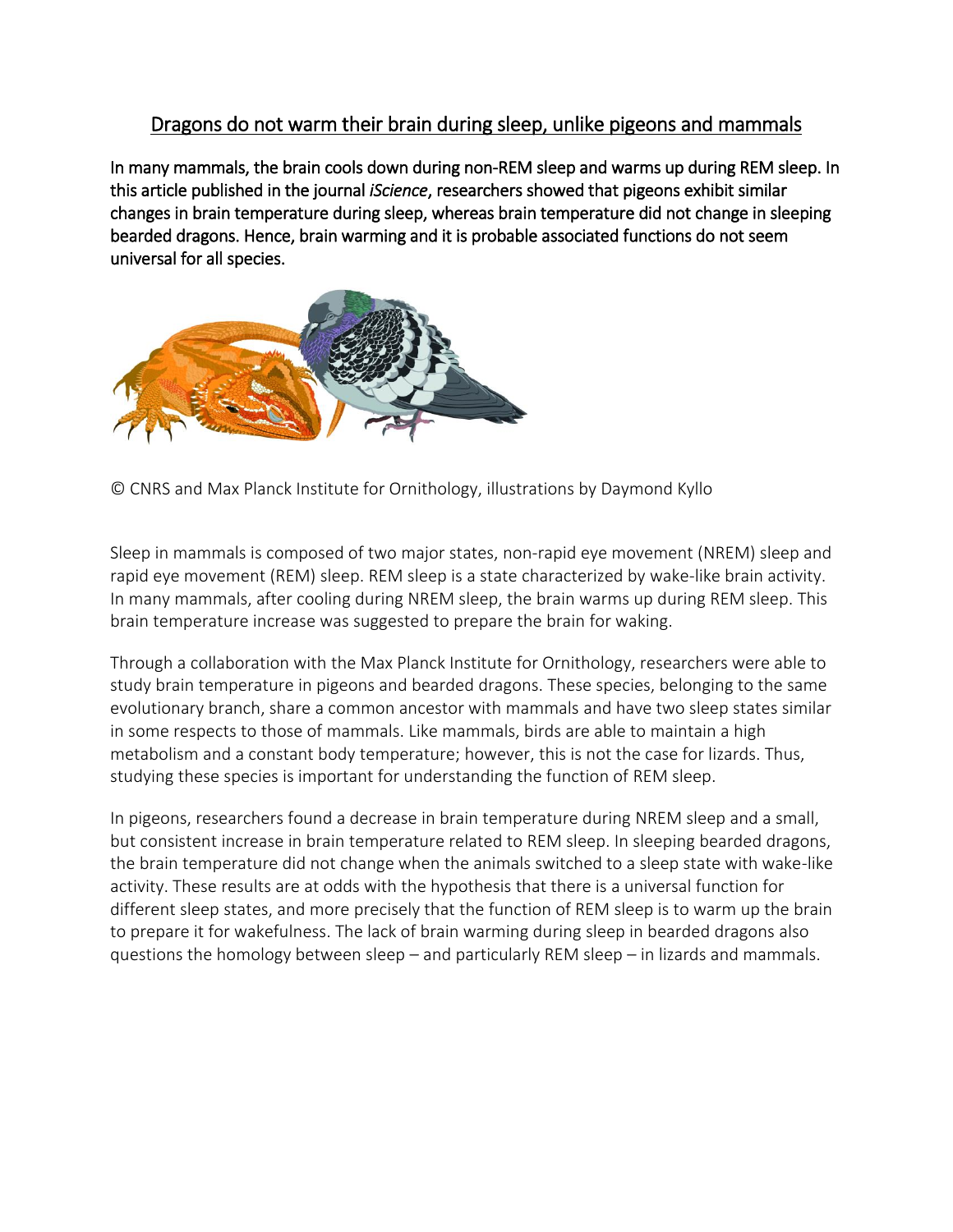# Sleep State-related Changes in Brain Temperature



© CNRS and Max Planck Institute for Ornithology, illustrations by Daymond Kyllo

Figure: Schematic illustration depicting a decrease in brain temperature during NREM sleep and an increase in brain temperature during REM sleep in rats and pigeons, but no change in brain temperature in bearded dragons during sleep states that were suggested to be homologous to those described in birds and mammals

## To know more :

[Comparative perspectives that challenge brain warming as the primary function of REM sleep](https://www.sciencedirect.com/science/article/pii/S2589004220308889?via%3Dihub) Ungurean G, Barrillot B, Martinez-Gonzalez D, Libourel PA, Rattenborg NC iScience 17 oct 2020. <https://doi.org/10.1016/j.isci.2020.101696>